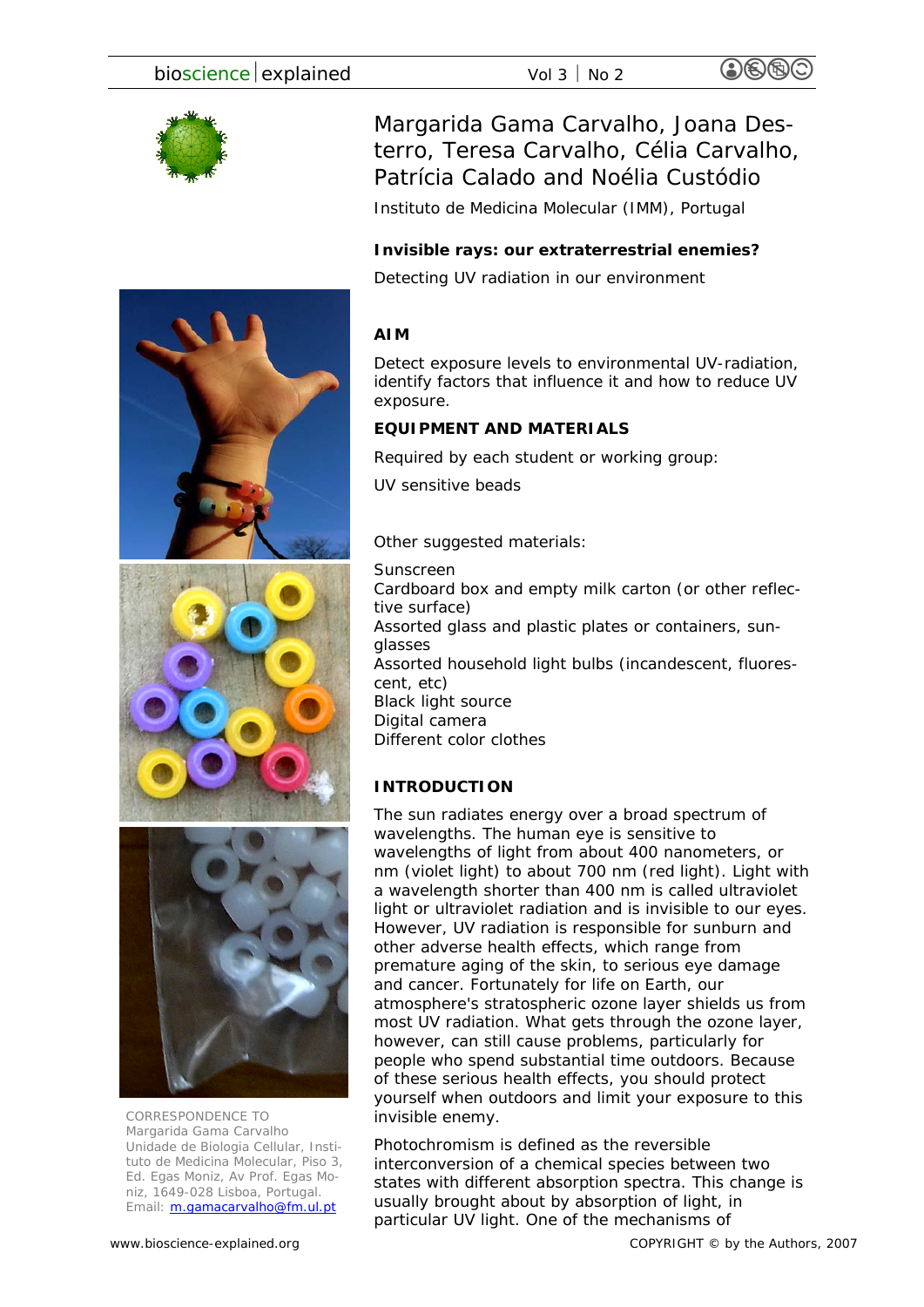photochromism is reversible photodimerization. Photochromic molecules can belong to various classes: triarylmethanes, stilbenes, azastilbenes, nitrones, fulgides, spiropyrans, naphthopyrans, spiro-oxazines, and others. For example, the spiro form of an oxazine is a colorless dye. After irradiation with UV light, a carbon-oxygen molecular bond within this compound is interrupted leading to the formation of a conjugated system, with ability to absorb photons of visible radiation, and therefore appear colorful. When the UV source is removed, the molecules gradually relax to their ground state, the carbon-oxygen bond renews and the molecule returns to its colorless state. Photochromic dyes usually have the appearance of a crystalline powder and can be incorporated into a polymer matrix with a stabilizer, resulting in the production of a UV sensitive material. Usually, four basic photochromic colors (magenta, cyan, yellow, black) are available commercially and other colors can be made by their combinations. The rate of change upon exposure to UV varies by color. Photochromic dyes can cycle thousands of times between the colorless and colored form depending upon the application. One of the most famous reversible photochromic applications is color changing lenses for sunglasses, as found in Transitions® eye-glasses. In this procedure, we use the reversible photochromics properties of commercially available plastic beads to explore the levels of the invisible UV rays in our environment and identify substances that can filter them. Note that the UV beads are extremely sensitive to all UV wavelengths, including UVA radiation (315- 400 nm) such as the one emitted by black light bulbs and some lamp bulbs, which do not have any significant health effects.

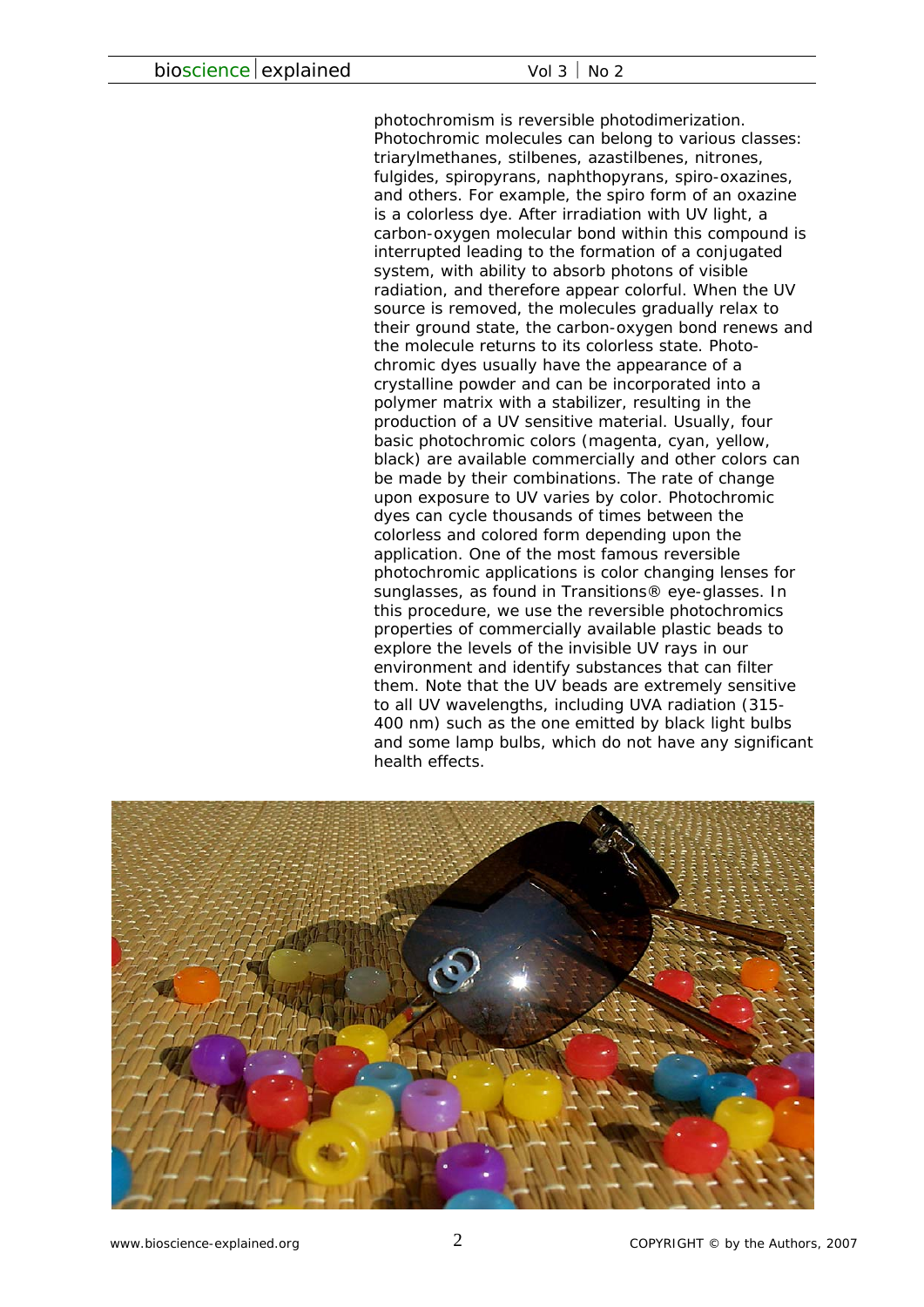

### **PROCEDURE**

- 1. If required, mount the experimental setup (see suggestions below). Each student may arrange his/her beads in a bracelet to perform all experiments.
- 2. Expose your UV beads to sunlight or other radiation source for 5 minutes.
- 3. Register the color change observed from 0 to 5 by using the color guide provided below or by taking a picture. Results can be plotted in a graph for better visualization.
- 4. Discuss the results obtained.

## **Suggested experimental setups**

I. Sun, shadow and reflection

- expose the beads to direct sunlight or in the shadow and register color intensity; set up different shadow conditions using plain cardboard or cardboard coated with a reflective surface:

II. UVs throughout the day

- expose the beads to direct sunlight at different hours of the day and register color intensity;

III. Filtering UVs

- expose the beads to sunlight through different glass, plastic or other materials (like T-shirts with different colors) and register bead color intensity;

IV. Sunscreen

- place the beads in a plastic bag and spray with different sunscreen lotions; expose the beads to direct sunlight and register color intensity;

V. Domestic UV light sources

- expose the beads to different household lamps and register color intensity;

## **SAFETY GUIDELINES**

This protocol poses no safety concerns.

#### **PREPARATION AND TIMING**

This procedure does not require any beforehand preparation by the teacher. Experimental set ups and obser